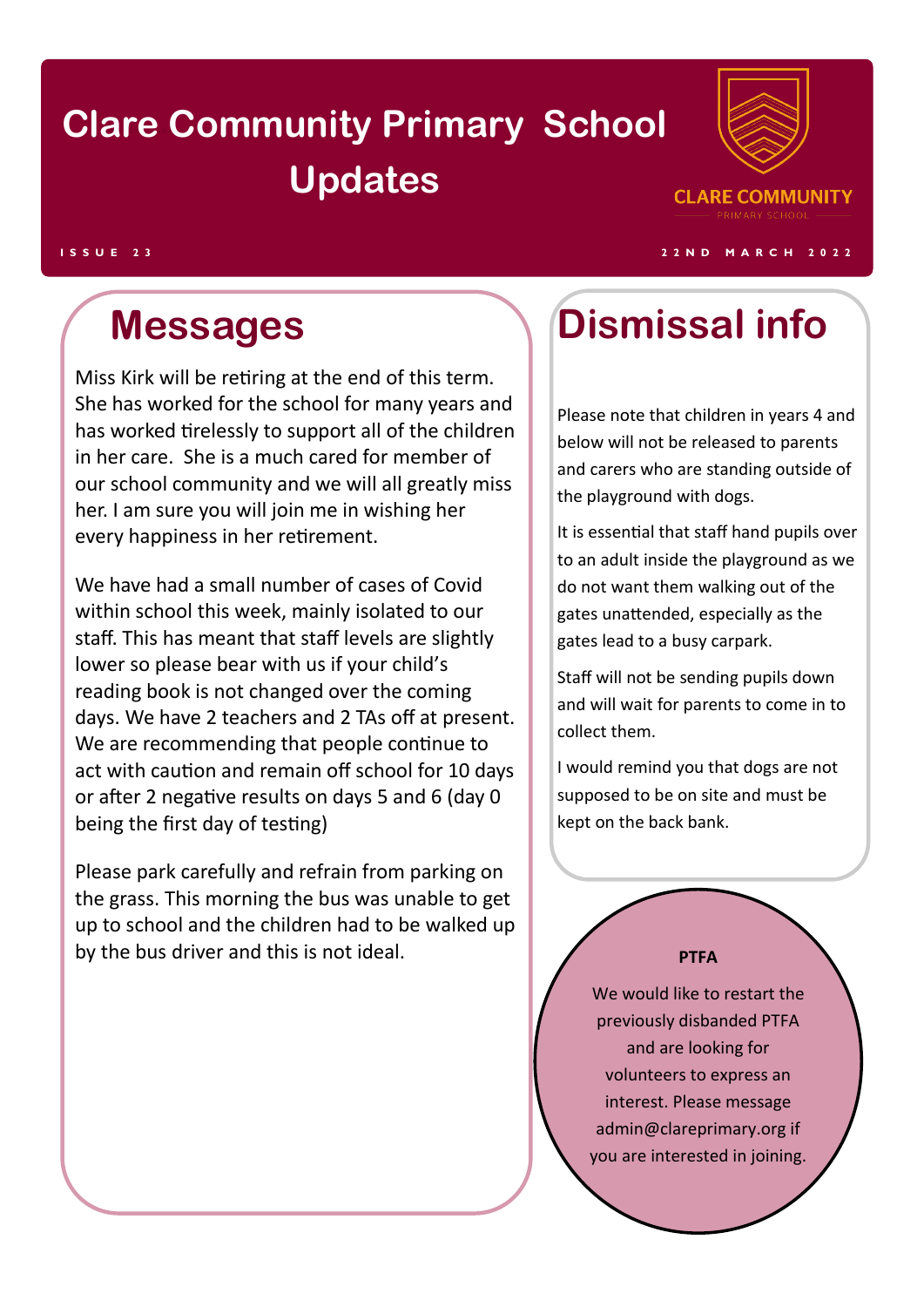Erbury Place, Clare Sudbury, Suffolk, CO10 8PZ

01787 277423 | admin@clareprimary.org www.clareprimary.org



### 2021-22 Key Dates

This is a preliminary list of key dates. It is subject to alteration occasionally, but we will try to give you as much advance warning as possible, should this happen.

| <b>SPRING TERM</b>                                             |                                               |
|----------------------------------------------------------------|-----------------------------------------------|
| Wednesday 30 <sup>th</sup> March                               | Hollow Tree Farm Trip Acorn class             |
| Thursday 31st March                                            | Cricket Day                                   |
| Friday 1st April                                               | Oak Class - Duxford Museum Trip               |
| Tuesday 5 <sup>th</sup> April                                  | Author Glen Blackwell visit Oak & Larch Class |
| Monday 11 <sup>th</sup> April                                  | <b>Dellar Sports Camp</b>                     |
| Tuesday 5 <sup>th</sup> April                                  | Elm and Hazel Class Play 1:30-2:30            |
| Wednesday 6th April                                            | Elm and Hazel Class Play 6pm-7pm              |
| Friday 8 <sup>th</sup> April 2022                              | PD Day (No children)                          |
| Monday 11 <sup>th</sup> April – Friday 22 <sup>nd</sup> April  | Easter Holiday                                |
| Thursday 28 <sup>th</sup> April                                | Larch and Oak Class Swimming Lessons begin    |
| Monday 2 <sup>nd</sup> May                                     | May Day Holiday                               |
| Friday 6 <sup>th</sup> May                                     | Purple Day - For Cancer Research              |
| Friday 20th May                                                | Oak Class - Crucial Crew                      |
| Monday 6th June                                                | PD Day (No children)                          |
| Friday 10th June                                               | Rebecca Boyd Author visit Acorn, Beech and    |
|                                                                | Cedar Class                                   |
| Wednesday 22nd June                                            | Class Photos                                  |
| Wednesday 22nd June                                            | Larch and Oak Class Play 1:30-2:30            |
| Thursday 23 <sup>rd</sup> June                                 | Larch and Oak Class Play 6pm-7pm              |
| Sunday 26 <sup>th</sup> June – Wednesday 29 <sup>th</sup> June | Oak Class Residential Trip Kingswood          |
| Monday 4 <sup>th</sup> July                                    | Sports Week                                   |
| Friday 8 <sup>th</sup> July                                    | Sports Day KS1 am KS2 pm                      |
| Monday 11 <sup>th</sup> July - Wednesday 13 <sup>th</sup> July | Oak Class SVCS Induction Days                 |
| Monday 11 <sup>th</sup> July                                   | Move up Day                                   |
| Friday 15 <sup>th</sup> July                                   | Music Concert                                 |
| Wednesday 20 <sup>th</sup> July                                | Leavers Assembly 9am                          |
| Thursday 21st July                                             | Last Day of Term                              |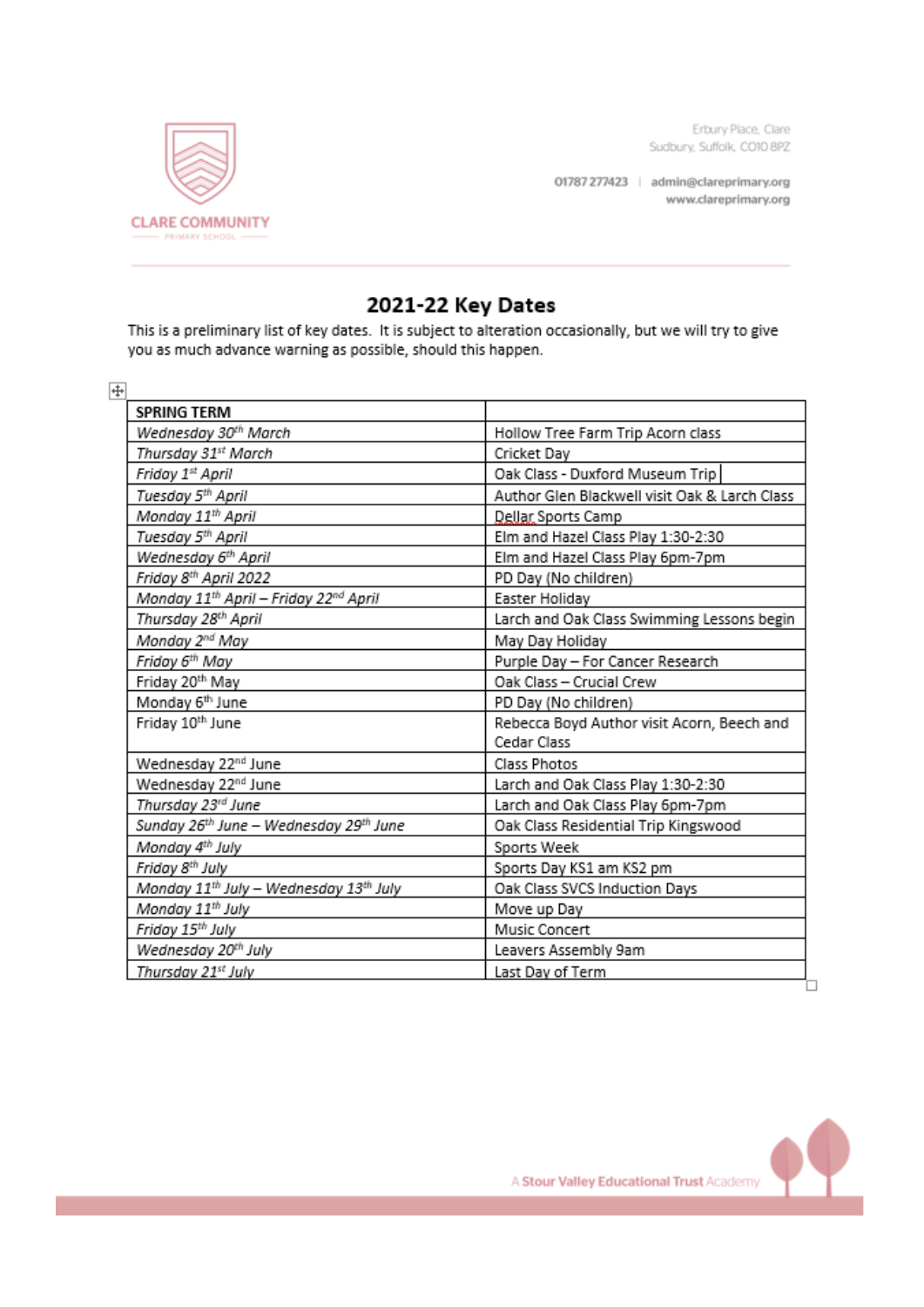# YOUTH CONCERT

# FOR UKRAINE

## Friday 1 April, 6 pm at Clare Parish Church

All donations to the DEC Ukraine appeal





**Free entry and refreshments** Contact: ukraine@claremusic.org